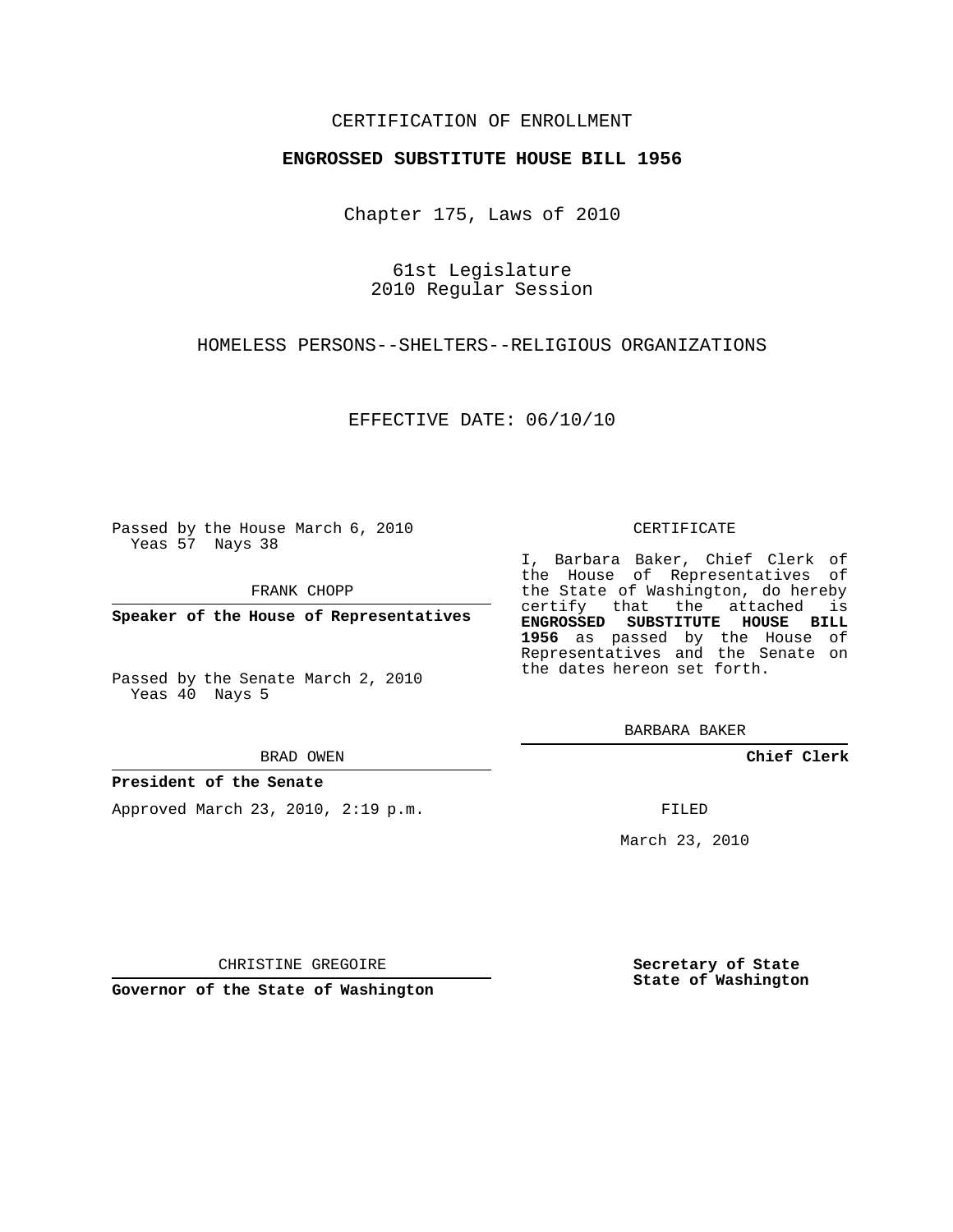# **ENGROSSED SUBSTITUTE HOUSE BILL 1956** \_\_\_\_\_\_\_\_\_\_\_\_\_\_\_\_\_\_\_\_\_\_\_\_\_\_\_\_\_\_\_\_\_\_\_\_\_\_\_\_\_\_\_\_\_

\_\_\_\_\_\_\_\_\_\_\_\_\_\_\_\_\_\_\_\_\_\_\_\_\_\_\_\_\_\_\_\_\_\_\_\_\_\_\_\_\_\_\_\_\_

AS AMENDED BY THE SENATE

Passed Legislature - 2010 Regular Session

## **State of Washington 61st Legislature 2010 Regular Session**

**By** House Local Government & Housing (originally sponsored by Representatives Williams, Chase, Ormsby, Darneille, Van De Wege, Dickerson, and Simpson)

READ FIRST TIME 02/20/09.

 AN ACT Relating to the housing of homeless persons on property owned or controlled by a church; adding a new section to chapter 36.01 RCW; adding a new section to chapter 35.21 RCW; adding a new section to chapter 35A.21 RCW; and creating new sections.

BE IT ENACTED BY THE LEGISLATURE OF THE STATE OF WASHINGTON:

 NEW SECTION. **Sec. 1.** The legislature finds that there are many homeless persons in our state that are in need of shelter and other services that are not being provided by the state and local governments. The legislature also finds that in many communities, religious organizations play an important role in providing needed services to the homeless, including the provision of shelter upon property owned by the religious organization. By providing such shelter, the religious institutions in our communities perform a valuable public service that, for many, offers a temporary, stop-gap solution to the larger social problem of increasing numbers of homeless persons.

 This act provides guidance to cities and counties in regulating homeless encampments within the community, but still leaves those entities with broad discretion to protect the health and safety of its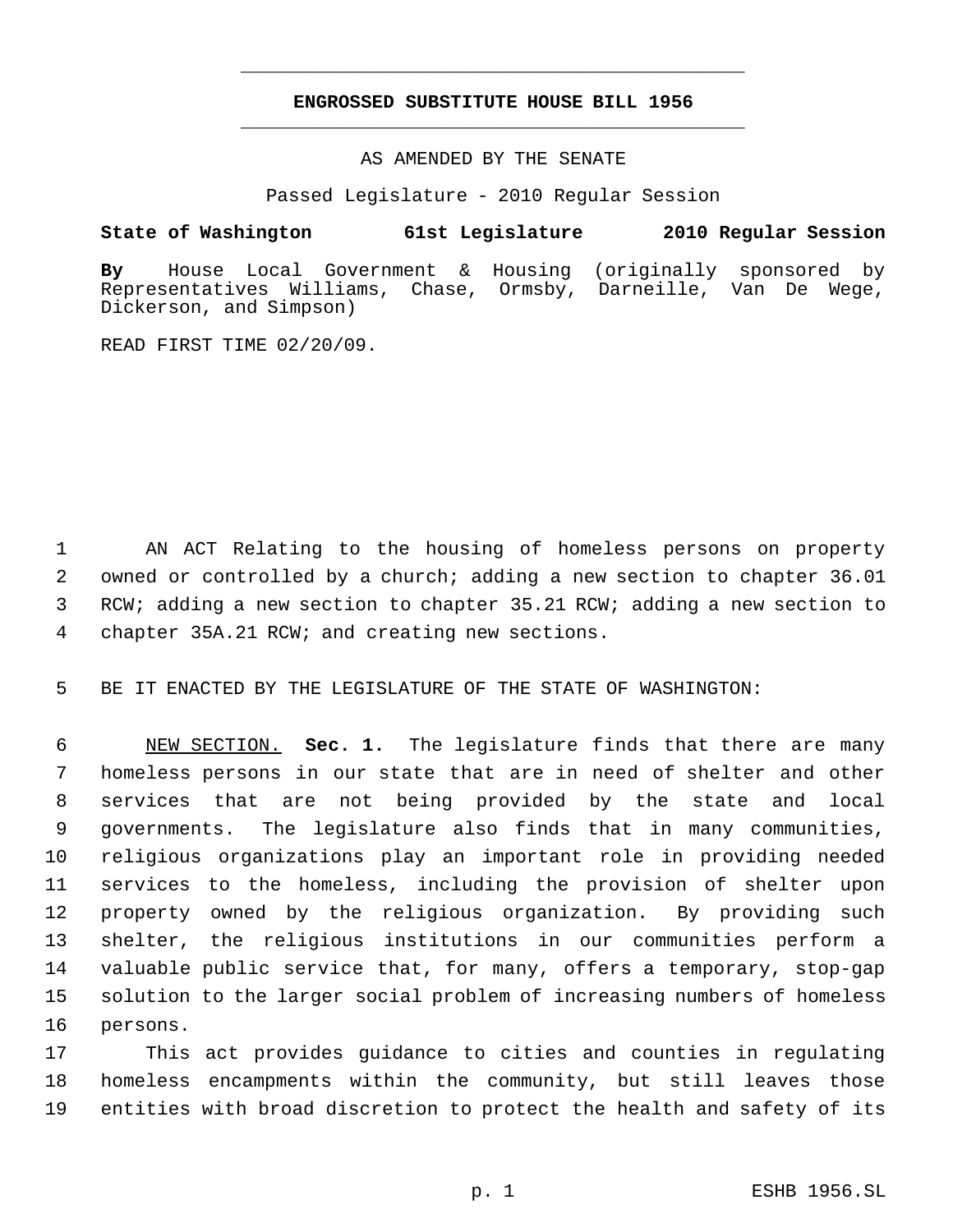citizens. It is the hope of this legislature that local governments and religious organizations can work together and utilize dispute resolution processes without the need for litigation.

 NEW SECTION. **Sec. 2.** A new section is added to chapter 36.01 RCW to read as follows:

 (1) A religious organization may host temporary encampments for the homeless on property owned or controlled by the religious organization whether within buildings located on the property or elsewhere on the property outside of buildings.

 (2) A county may not enact an ordinance or regulation or take any other action that:

 (a) Imposes conditions other than those necessary to protect public health and safety and that do not substantially burden the decisions or actions of a religious organization regarding the location of housing or shelter for homeless persons on property owned by the religious organization;

 (b) Requires a religious organization to obtain insurance pertaining to the liability of a municipality with respect to homeless persons housed on property owned by a religious organization or otherwise requires the religious organization to indemnify the municipality against such liability; or

 (c) Imposes permit fees in excess of the actual costs associated with the review and approval of the required permit applications.

 (3) For the purposes of this section, "religious organization" means the federally protected practice of a recognized religious assembly, school, or institution that owns or controls real property.

 (4) An appointed or elected public official, public employee, or public agency as defined in RCW 4.24.470 is immune from civil liability for (a) damages arising from the permitting decisions for a temporary encampment for the homeless as provided in this section and (b) any conduct or unlawful activity that may occur as a result of the temporary encampment for the homeless as provided in this section.

 NEW SECTION. **Sec. 3.** A new section is added to chapter 35.21 RCW to read as follows:

(1) A religious organization may host temporary encampments for the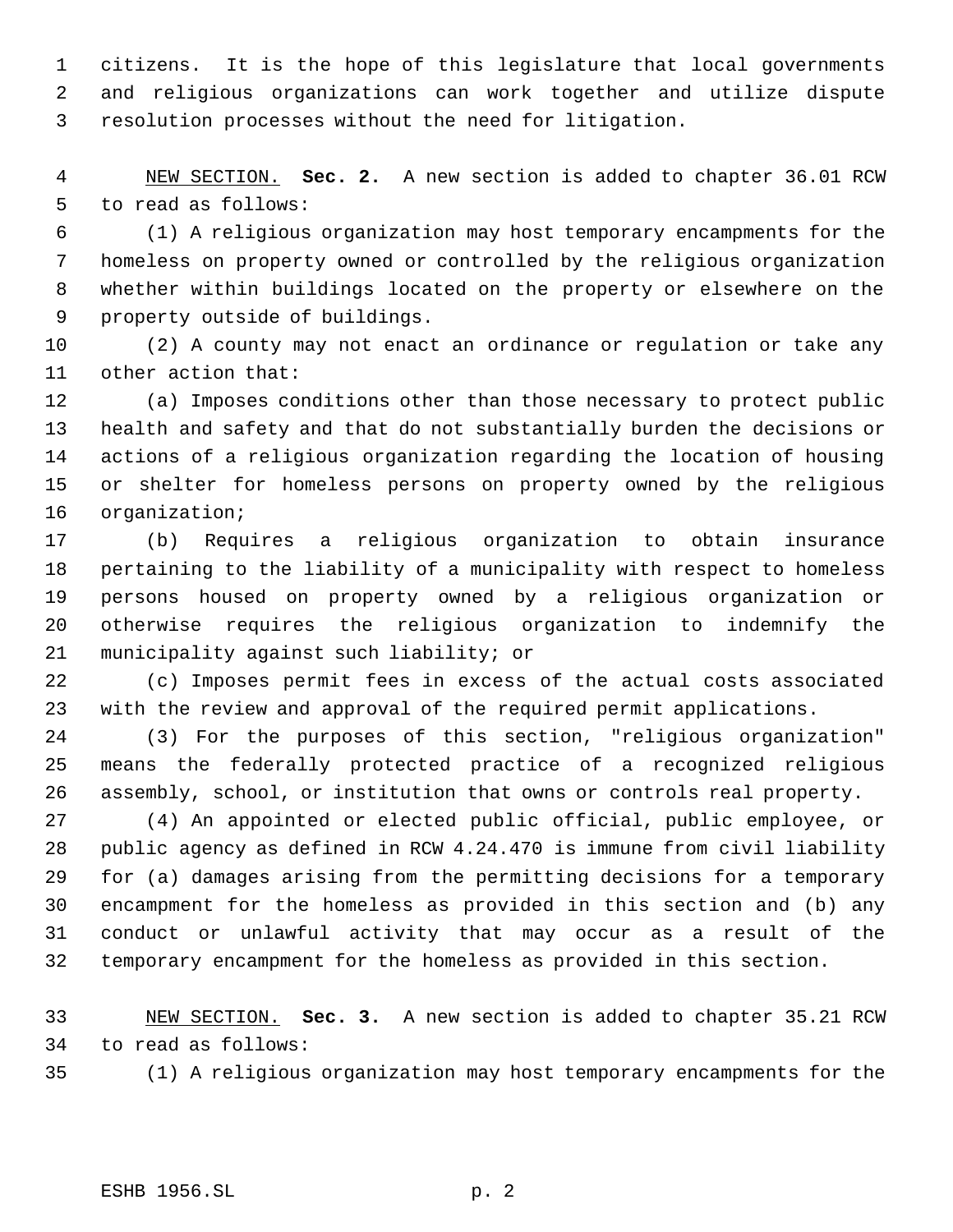homeless on property owned or controlled by the religious organization whether within buildings located on the property or elsewhere on the property outside of buildings.

 (2) A city or town may not enact an ordinance or regulation or take any other action that:

 (a) Imposes conditions other than those necessary to protect public health and safety and that do not substantially burden the decisions or actions of a religious organization regarding the location of housing or shelter for homeless persons on property owned by the religious organization;

 (b) Requires a religious organization to obtain insurance pertaining to the liability of a municipality with respect to homeless persons housed on property owned by a religious organization or otherwise requires the religious organization to indemnify the municipality against such liability; or

 (c) Imposes permit fees in excess of the actual costs associated with the review and approval of the required permit applications.

 (3) For the purposes of this section, "religious organization" means the federally protected practice of a recognized religious assembly, school, or institution that owns or controls real property.

 (4) An appointed or elected public official, public employee, or public agency as defined in RCW 4.24.470 is immune from civil liability for (a) damages arising from the permitting decisions for a temporary encampment for the homeless as provided in this section and (b) any conduct or unlawful activity that may occur as a result of the temporary encampment for the homeless as provided in this section.

 NEW SECTION. **Sec. 4.** A new section is added to chapter 35A.21 RCW to read as follows:

 (1) A religious organization may host temporary encampments for the homeless on property owned or controlled by the religious organization whether within buildings located on the property or elsewhere on the property outside of buildings.

 (2) A code city may not enact an ordinance or regulation or take any other action that:

 (a) Imposes conditions other than those necessary to protect public health and safety and that do not substantially burden the decisions or